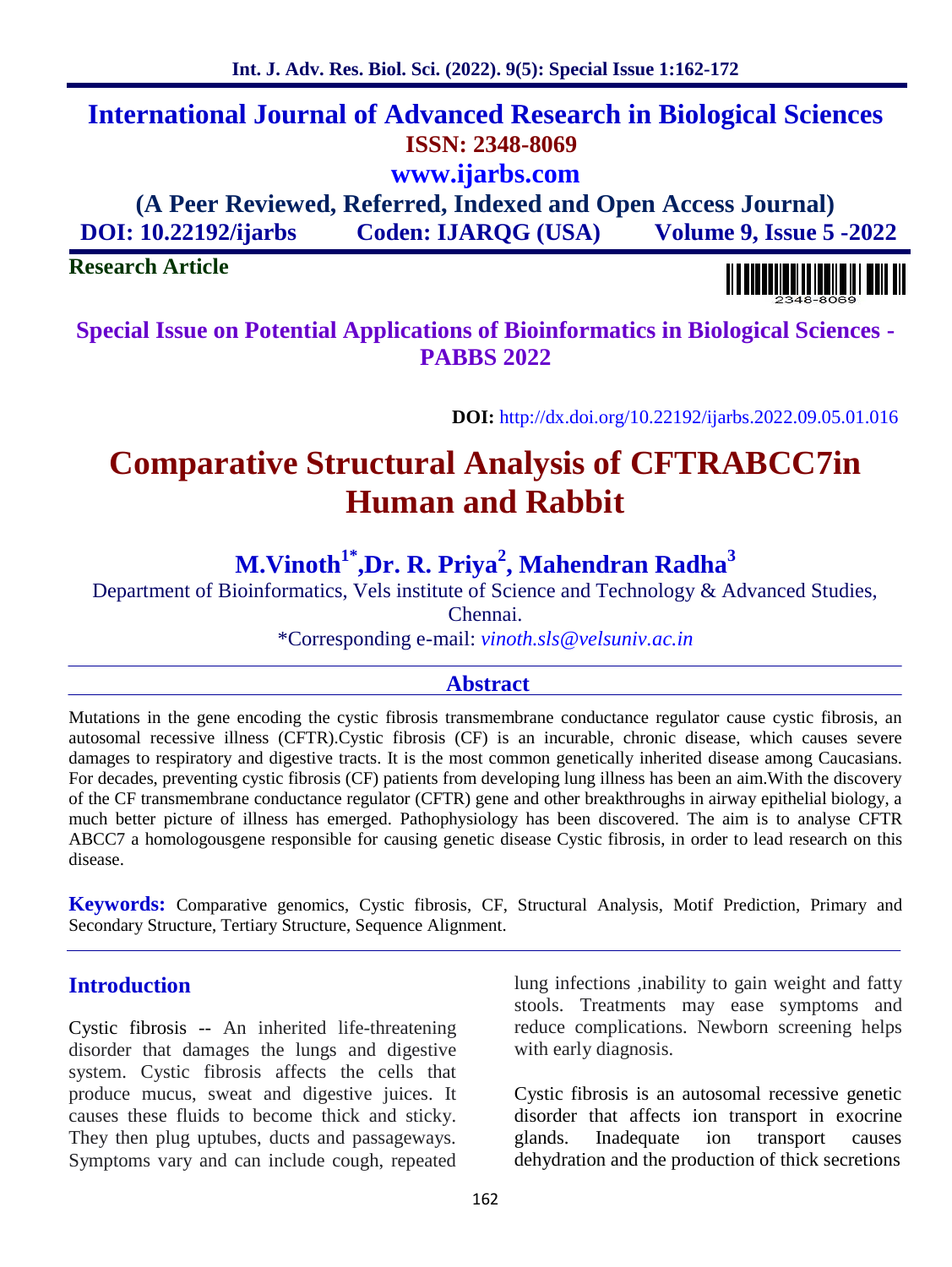in organs such as the lungs, sinuses, pancreas, intestines, hepatobiliary tree, and vas deferens. Although cystic fibrosis usually is diagnosed through a sweat chloride test, medical imaging is used to monitor pathologic changes caused by thedisease. This disease is caused by defects in CF genes, the so-called mutations incystic fibrosis transmembrane conductance regulator (CFTR) gene population. At present over 100,000 people suffer from this disease worldwide.

In this article, the comparative analysis of structure of CFTRABCC7 in Human and Rabbit using online tools and databases.

# **Materials and Methods**

The following resources have been used to conduct analytical studies.

### **National Center for Biotechnology Information:**

The National Center for Biotechnology Information advances science and healthby providing access to biomedical and genomic information.

# **Uniprotkb:**

The UniProt Knowledgebase (UniProtKB) is the central hub for the collection of functional information on proteins, with accurate, consistent and rich annotation. In addition to capturing the core data mandatory for each UniProtKB entry (mainly, the amino acid sequence, protein name or description, taxonomic data and citationin formation),as much annotation information as possible is added.

# **Pairwise Alignment:**

Pairwise Sequence Alignment is used to identify regions of similarity that may indicate functional, structural and/or evolutionary relationships between two biological sequences (protein or nucleic acid).

### **Protparam:**

ProtParam (References / Documentation) is a tool which allows the computation of various physical and chemical parameters for a given protein stored in Swiss-Prot or TrEMBL or for a user entered protein sequence. The computed parameters include the molecular weight, theoretical pi, amino acid composition, atomic composition, extinction coefficient, estimated half-life, instability index, aliphatic index and grand average of hydropathicity(GRAVY)

# **GORIV:**

The GOR method (Garnier-Osguthorpe-Robson) is an information theory-based method for the prediction of secondary structures in proteins. Like Chou-Fasman, theGOR method is based on probability parameters derived from empirical studies of known protein tertiarys tructures solvedby X-ray crystallography.

# **SWISS MODEL:**

SWISS-MODEL is a fully automated protein structure homologymodellingserver,accessibleviatheExPASywebserv er,orfromtheprogramDeepView(SwissPdb-

Viewer). The purpose of this server is to make protein modeling accessible to all life science researchers worldwide.

# **BLAST:**

Basic Local Alignment Search Tool finds regions of similarity between biological sequences. The program compares nucleotide or protein sequences to sequence databases and calculates the statistical significance.

### **GenomeNet:**

GenomeNet is a Japanese network of database and computational services for genome research and related research areas in biomedical sciences, operated by the Kyoto University Bioinformatics Center. It provides information about kegg pathway, motif search, analysis of sequence, genome and chemical, and also has various bioinformatics tools.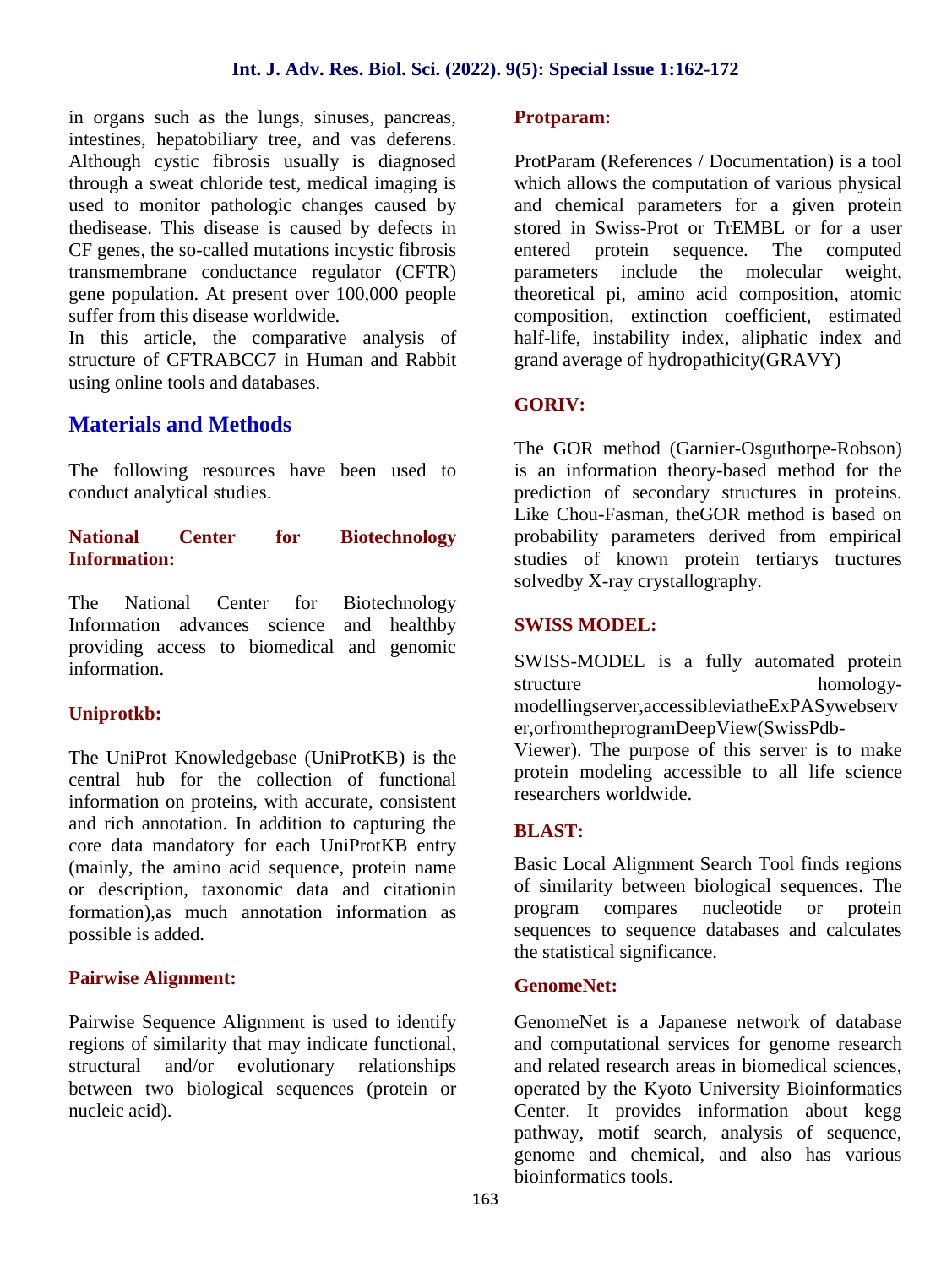## **Int. J. Adv. Res. Biol. Sci. (2022). 9(5): Special Issue 1:162-172**

### **Methods:**

## **NCBI-GENE:**

Using the NCBI database, homologous genes CFTR ABCC7 responsible for CysticFibrosis ; sequences are retrieved from the Uniprot database and then used for furtherpredictions.

## **PAIRWISEALIGNMENT(matcherEMBOSS):**

Pairwise sequence alignment of Homo sapien and Oryctolagus cuniculus -- CFTRABCC7shows 95.8% sequencesimilarity.

#### ########################################

# Program: matcher

#Rundate:Tue27Apr202110:57:42# Commandline: matcher  $#$  -auto

# -stdout

#-asequence emboss\_matcher-I20210427- 110025-0629-66005465-p1m.asequence# bsequence emboss\_matcher-I20210427-110025- 0629-66005465-p1m.bsequence#-datafile EBLOSUM62

- # -gapopen 14
- # -gapextend 4
- # -alternatives 1# -aformat3 pair#-sprotein1 # -sprotein2

# Align\_format: pair#Report\_file:stdout ########################################

#==================================  $==-=+$ 

#Aligned\_sequences: 2

# 1: CFTR\_HUMAN

# 2: CFTR\_RABIT

# Matrix: EBLOSUM62

# Gap\_penalty: 14

# Extend\_penalty: 4# # Length: 1481

# Identity: 1366/1481 (92.2%)# Similarity: 1419/1481 (95.8%)# Gaps: 1/1481 ( 0.1%) # Score: 6980# #

#================================== =====

# **PRIMARYANDSECONDARYSTRUCTURET OOLS:**

Using **Protparam** tool, the primary structure information are predicted, thenumber of amino acids in a human and rabbit protein sequence is **1480** and **1481** respectively. The molecular weight is **168141.57** and **168042.42** theoretical valueis **8.91**and **9.01** for both.

Leucine has a high amino acid composition with a neutral charge of **12.4%** and 12.6%**.**

The consequence of Gor IV is that the human alpha helix is 44.19% which is higher than the 37.64% random coil and is also higher in the mouse alpha helix than random coil having percentage of 43.55% and 36.19%, So when protein is introduced to the drug it may be curable.

#### (HUMAN)

Number of amino acids: 148Molecularweight:168141.57 Theoretical pI: 8.91Aminoacidcomposition: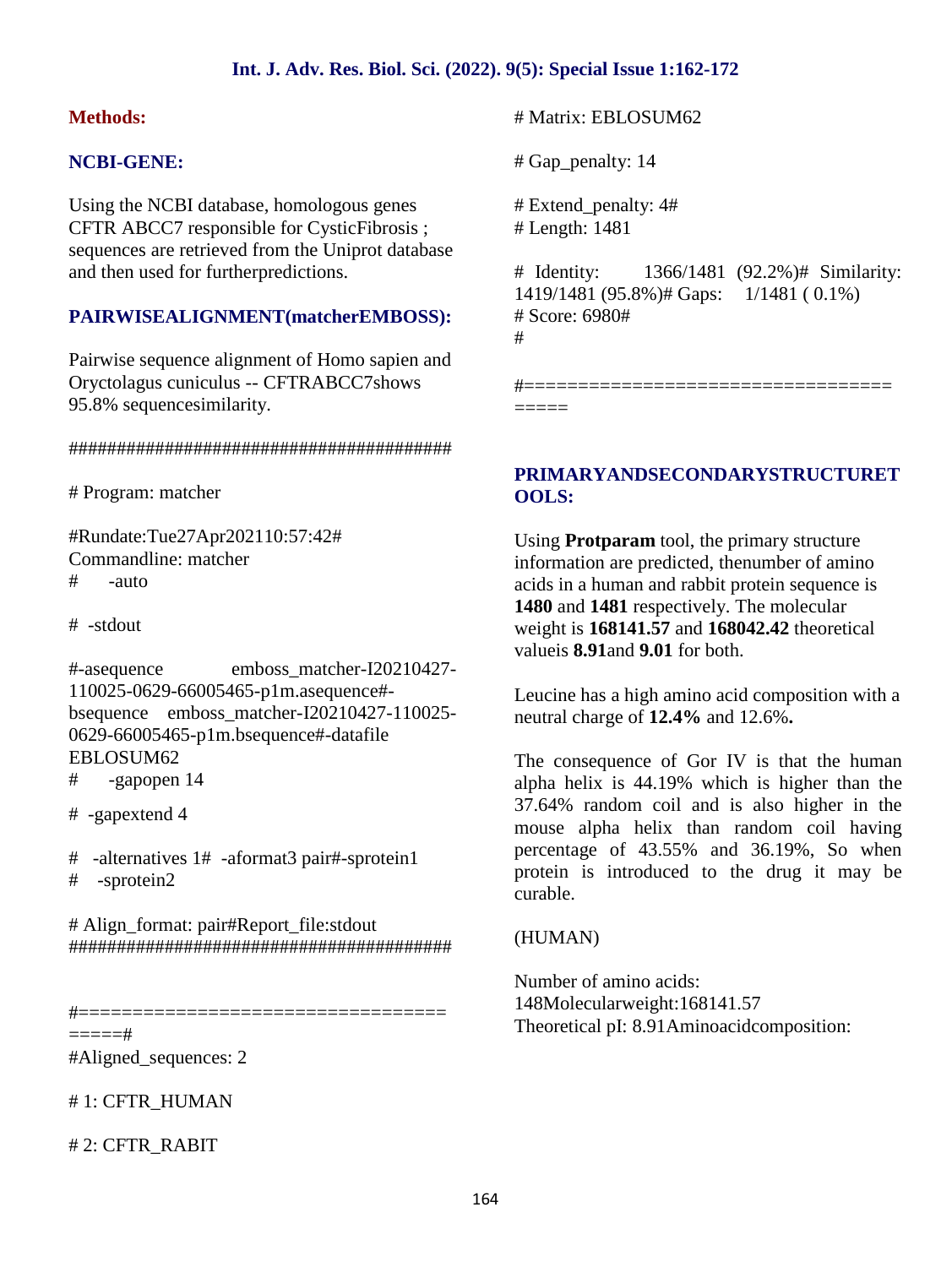| Ala $(A)$ 83      | 5.6%  |  |
|-------------------|-------|--|
| $Arg(R)$ 78       | 5.3%  |  |
| Asn (N) 54 3.6%   |       |  |
| Asp (D) 58 3.9%   |       |  |
| $Cys(C)$ 18       | 1.2%  |  |
| Gln (Q) $67$ 4.5% |       |  |
| Glu (E) 93 6.3%   |       |  |
| Gly $(G)$ 84 5.7% |       |  |
| His $(H)25$       | 1.7%  |  |
| Ile(I)119         | 8.0%  |  |
| Leu (L) 183       | 12.4% |  |
| Lys(K)92          | 6.2%  |  |
| Met (M)37         | 2.5%  |  |
| Phe (F)85         | 5.7%  |  |
| Pro $(P)45$       | 3.0%  |  |
| Ser (S) 123       | 8.3%  |  |
| Thr $(T)83$       | 5.6%  |  |
| Trp(W)23          | 1.6%  |  |
| Tyr(Y)40          | 2.7%  |  |
| Val(V)90          | 6.1%  |  |
| Pyl $(O)0$        | 0.0%  |  |
| $Sec$ $(U)0$      | 0.0%  |  |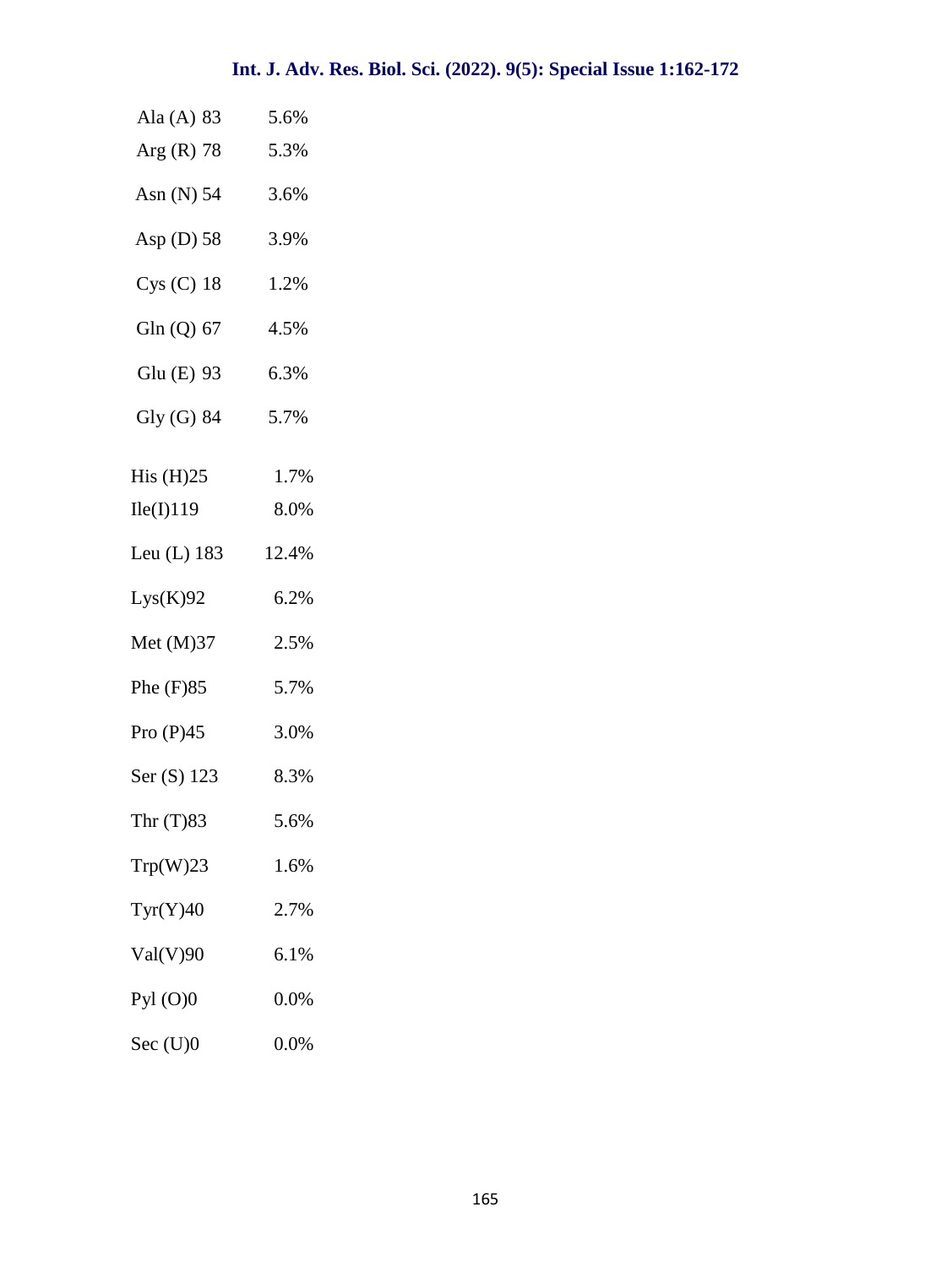# **Int. J. Adv. Res. Biol. Sci. (2022). 9(5): Special Issue 1:162-172**

(B) 0  $0.0\%$ 

(Z) 0 0.0%

 $(X)$  0 0.0%

Totalnumberofnegativelychargedresidues(Asp+Glu):151Totalnumberofpositivelychargedresidues(Arg+Lys) :170

Atomic composition:

| Carbon     | C        | 7640  |
|------------|----------|-------|
| Hydrogen H |          | 12106 |
| Nitrogen N |          | 2000  |
| Oxygen     | $\Omega$ | 2150  |
| Sulfur     | S        | 55    |

# Formula: C7640H12106N2000O2150S55

Totalnumberofatoms:23951

# **(RABBIT)**

Number of amino acids: 1481

Molecular weight: 168042.42

Theoretical pI: 9.01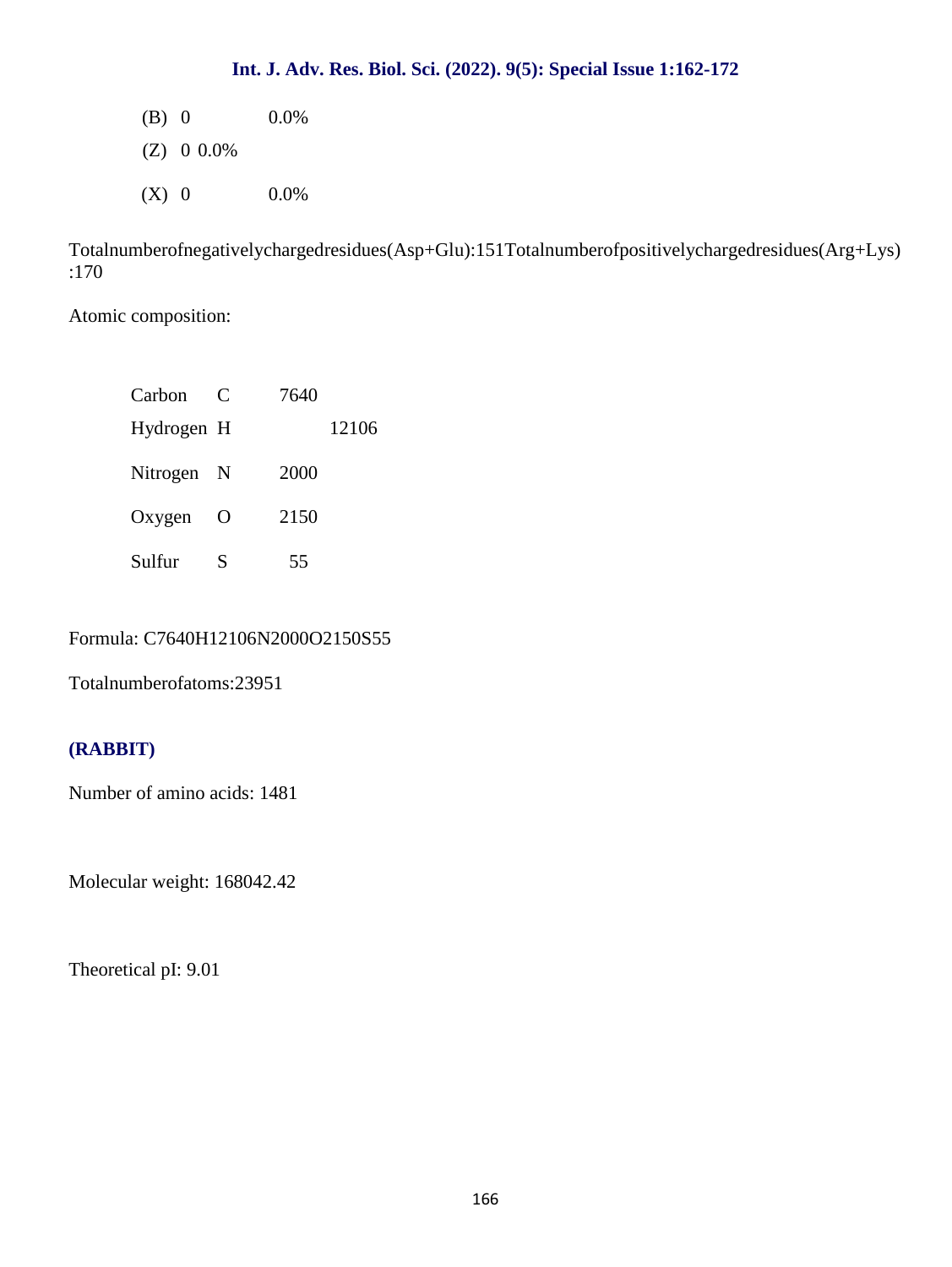Amino acid composition:Ala (A)84 5.7%<br>Arg (R)80 5.4% Arg $(R)80$ 

| Asn $(N)$ 53               | 3.6%          |
|----------------------------|---------------|
| Asp $(D)$ 59               | 4.0%          |
| $Cys$ (C) 17               | 1.1%          |
| Gln $(Q)$ 63<br>Glu (E) 90 | 4.3%<br>6.1%  |
| Gly (G) 84                 | 5.7%          |
| His $(H)$ 24               | 1.6%          |
| Ile(I)118<br>Leu $(L)$ 187 | 8.0%<br>12.6% |
| Lys(K)91                   | 6.1%          |
| Met $(M)40$                | 2.7%          |
| Phe $(F)82$                | 5.5%          |
| Pro $(P)43$                | 2.9%          |
| Ser (S) 134                | 9.0%          |
| Thr $(T)82$                | 5.5%          |
| Trp(W)23                   | 1.6%          |
| Tyr(Y)42                   | 2.8%          |
| Val(V)85                   | 5.7%          |
| $Pyl$ (O)0                 | 0.0%          |
| Sec $(U)0$                 | 0.0%          |
|                            |               |
| $(B)$ 0                    | 0.0%          |
| $(Z)$ 0 0.0%               |               |
| (X)<br>$\overline{0}$      | 0.0%          |

Totalnumberofnegativelychargedresidues(Asp+Glu):149Totalnumberofpositivelychargedresidues(Arg+Lys) :171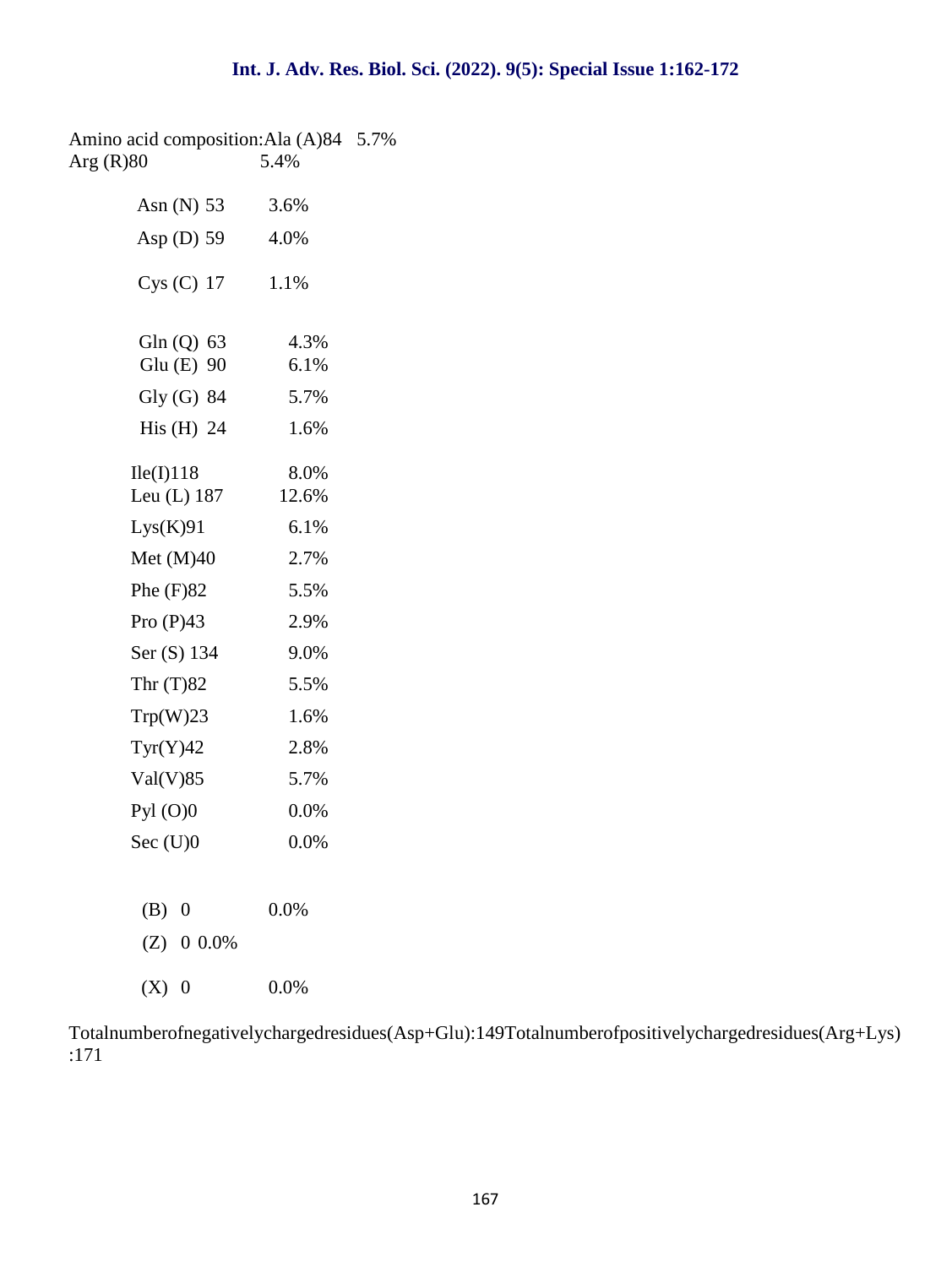# **Atomic composition:**

| Carbon     | $\mathbf{\mathcal{L}}$ | 7623 |       |  |
|------------|------------------------|------|-------|--|
| Hydrogen H |                        |      | 12097 |  |
| Nitrogen N |                        | 1999 |       |  |
| Oxygen     | $\Omega$               | 2154 |       |  |
| Sulfur     | S                      | 57   |       |  |

Formula: C7623H12097N1999O2154S57

Totalnumberofatoms:23930

# **Tertiary structure**

ThetertiaryproteinstructureisdevelopedusingSWIS

# **(HUMAN)**

SMODELandthestructureis differentiated by the color of the polar and hydrophobic region of the given proteinsequence is mentioned in.





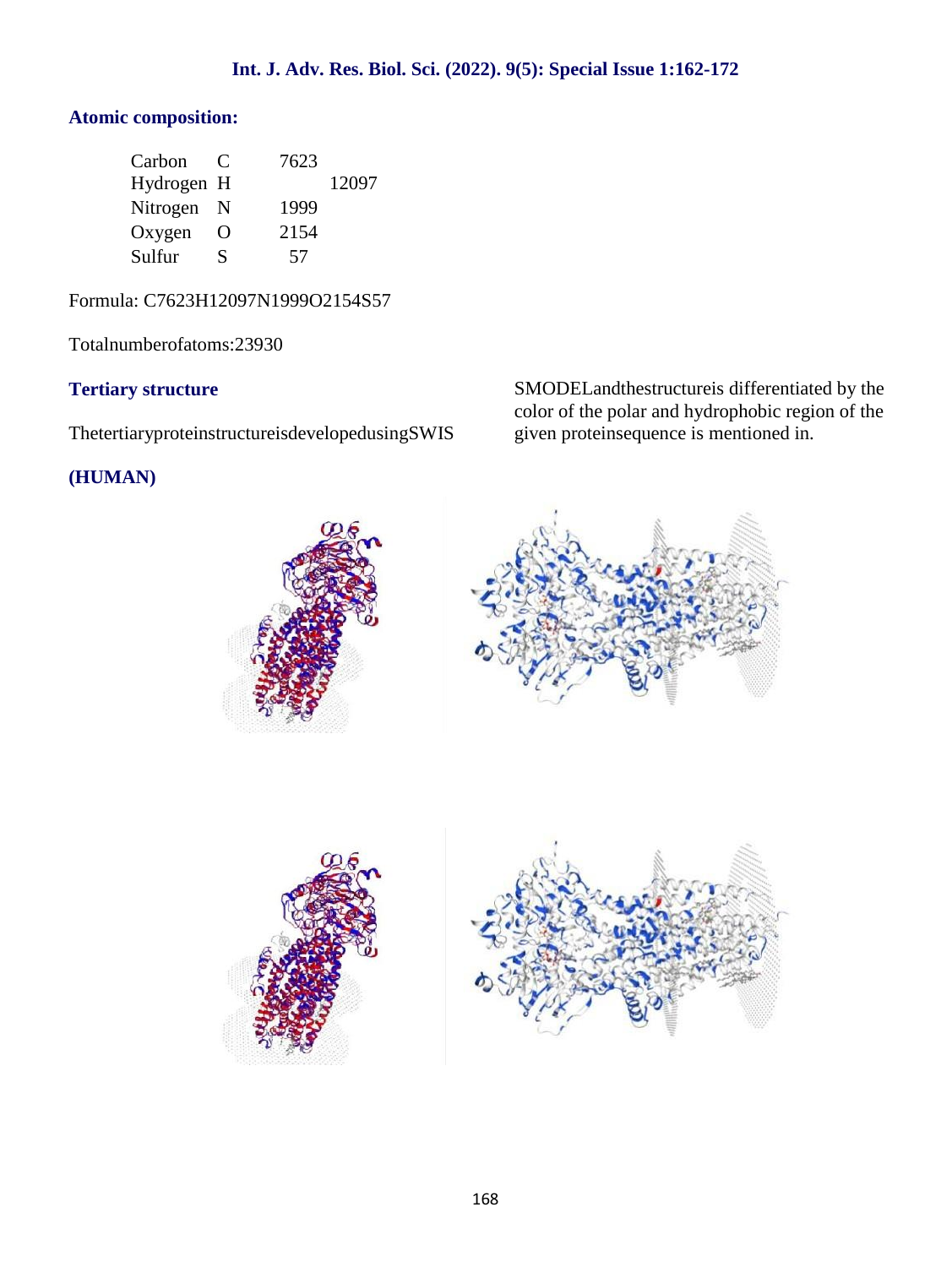# **(RABBIT)**

# SIMILAR SEQUENCEALIGNMENTS



BLASTPprogramssearchproteindatabasesusingaproteinquery.ItpredictssignificantAlignments for protein sequences of Humanand rabbit.

# **(HUMAN)**

|                     | BLAST <sup>®</sup> » blastp suite » results for RID-8FVA27WF01R |                                                                                     | Home                       | Recent Results<br>Saved Strategies<br>He p |  |
|---------------------|-----------------------------------------------------------------|-------------------------------------------------------------------------------------|----------------------------|--------------------------------------------|--|
| <b>KEdit Search</b> | Seve Search<br>Search Summary v                                 | How to read this report?                                                            | <b>B</b> BLAST Help Videos | SBack to Traditional Results Page          |  |
| Job Title           | Protein Sequence                                                | <b>Filter Results</b>                                                               |                            |                                            |  |
| <b>RID</b>          | 8FVA27WF01R Search expires on 04 28 18.53 cm Download All ~     |                                                                                     |                            | exclude.                                   |  |
| Program             | <b>DLASTPO</b><br>Citation v                                    | Organism only top 20 will appear<br>Type common name, binomial, taxid or group name |                            |                                            |  |
| Database            | See details v<br>nr.                                            |                                                                                     |                            |                                            |  |
| Query ID            | Icl Query 75932                                                 | $+$ Add organism                                                                    |                            |                                            |  |
| Description         | None                                                            | Percent Identity                                                                    | E value                    | Query Coverage                             |  |
| Molecule type       | amino acid                                                      | to                                                                                  | to                         | 10                                         |  |
| Query Length        | 1480                                                            |                                                                                     |                            |                                            |  |
| Other reports       | Distance tree of results Multiple alignment MSA viewer @        |                                                                                     |                            | Filter<br>Reset                            |  |

# **(RABBIT)**

| <b>KEdit Search</b> | Save Search<br>Search Summary v                               | O How to read this report? C BLAST Help Videos  |         | OBack to Traditional Results Page |
|---------------------|---------------------------------------------------------------|-------------------------------------------------|---------|-----------------------------------|
| Job Title           | Protein Sequence                                              | <b>Filter Results</b>                           |         |                                   |
| <b>RID</b>          | 8FVI ITZA0016 Search expires on 04-28 18:58 om Download All Y |                                                 |         | exclude                           |
| Program             | $BLAS$ $P$<br>Citation v                                      | Organism univ icp 20 will eppear                |         |                                   |
| Database            | See details v<br>n <sub>r</sub>                               | Type common name, binomial, taxid or group name |         |                                   |
| Query ID            | Icl Query_45692                                               | $+$ Add organism                                |         |                                   |
| <b>Description</b>  | None                                                          | Percent Identity                                | E value | Query Coverage                    |
| Molecule type       | amino acid                                                    | to                                              | to      | to                                |
| Query Length        | 1481                                                          |                                                 |         |                                   |
| Other reports       | Distance free of results. Maltiple alignment. MSA viewer. @   |                                                 |         | <b>Filter</b><br>Reset            |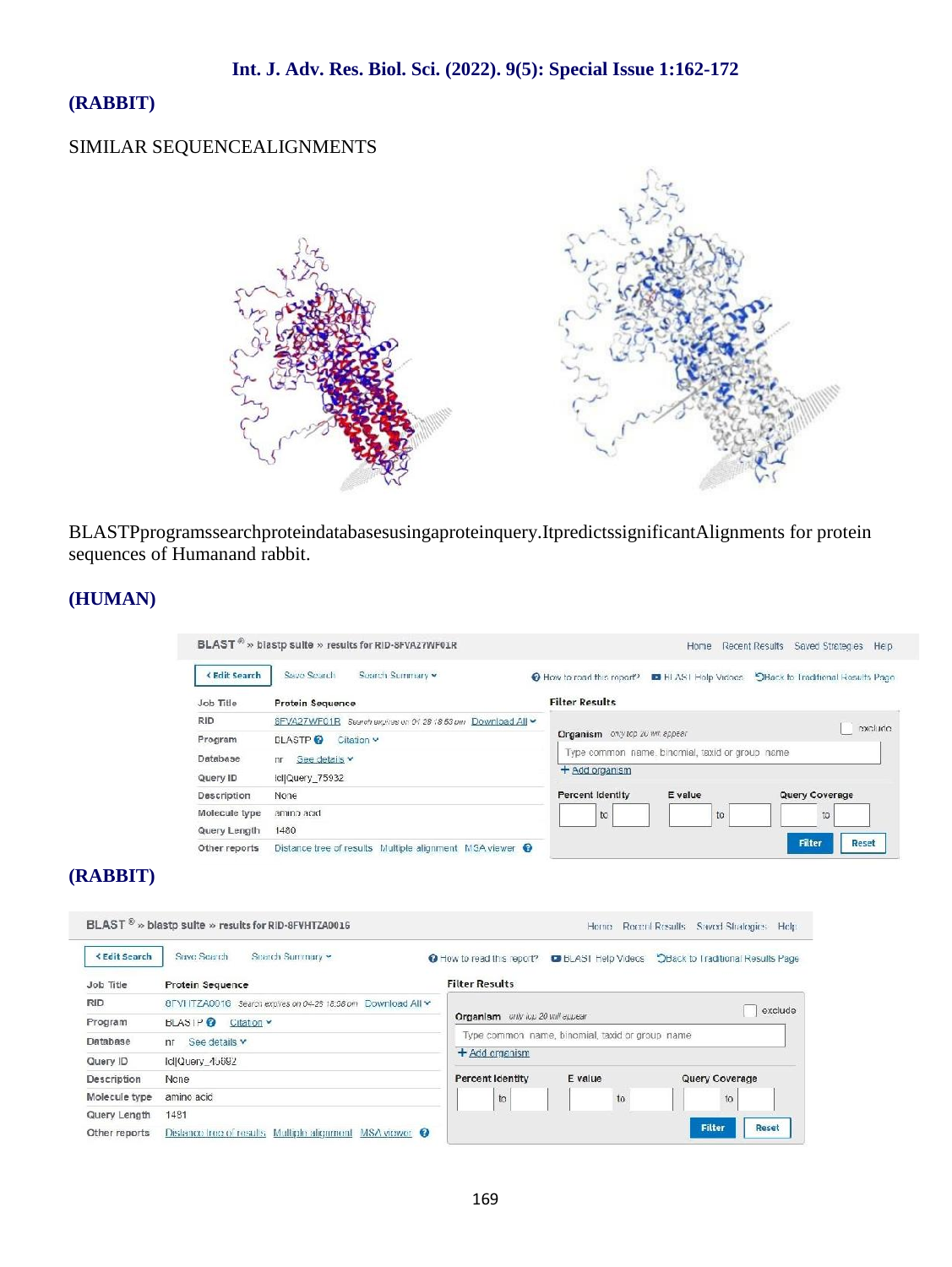# **MOTIF PREDICTION:**

By motif analysis **CFTR** ABCC7 pattern belongs to PF14396, Cystic fibrosis TMconductance regulator (CFTR), regulator domain family, and the human **CFTR** ABCC7family highly lie between 639-849 and rabbit PF14396, (CFTR),

# **(HUMAN)**

Pfam (17 motifs)

regulator domain familylie between 639-849 region. And other such motifs of Human and chimpanzee lies inABC transporter transmembrane region, RecF/RecN/SMC N terminal domain, AAAATPasedomain, Double- GTPase 2.

| Pfam               | <b>Position(Independent E-value)</b>  |        | <b>Description</b>                                                            |  |
|--------------------|---------------------------------------|--------|-------------------------------------------------------------------------------|--|
| CFTR R             | 639849(1.2e-95)                       | Detail | PF14396, Cystic fibrosis TM conductance regulator (CFTR),<br>regulator domain |  |
| ABC membrane       | 82350(5.2e-42)<br>8621147(7.7e-50)    | Detail | PF00664, ABC transporter transmembrane region                                 |  |
| ABC_tran           | 441.575(7.4e-23)<br>12271374(4.3e-33) | Detail | PF00005, ABC transporter                                                      |  |
| AAA 21             | 12411322(0.041)<br>13461386(0.16)     | Detail | PF13304, AAA domain, putative AbiEii toxin, Type IV TA<br>system              |  |
| SMC N              | 13451418(0.025)                       | Detail | PF02463, RecF/RecN/SMC N terminal domain                                      |  |
| AAA 29             | 12331265(0.0012)                      | Detail | PF13555, P-loop containing region of AAA domain                               |  |
| RsgA GTPase        | 441484(0.048)                         | Detail | PF03193, RsgA GTPase                                                          |  |
| DUF87              | 12381262(0.074)                       | Detail | PF01935, Helicase HerA, central domain                                        |  |
| T <sub>2</sub> SSE | 12431264(0.11)                        | Detail | PF00437, Type II/IV secretion system protein                                  |  |
| AAA 16             | 12391265(0.3)                         | Detail | PF13191, AAA ATPase domain                                                    |  |
| MMR HSR1           | 12391259(0.26)                        | Detail | IPF01926, 50S ribosome-binding GTPase                                         |  |
| DO-GTPase2         | 12391284(0.32)                        | Detail | PF19993, Double-GTPase 2                                                      |  |
| Zeta toxin         | 449.479(0.37)                         | Detail | PF06414, Zeta toxin                                                           |  |
| MeaB               | 12241266(0.013)                       | Detail | PF03308, Methylmalonyl Co-A mutase-associated GTPase<br>MeaB                  |  |
| AAA 30             | 12391323(0.28)                        | Detail | PF13604, AAA domain                                                           |  |
| NTPase 1           | 12401289(0.31)                        | Detail | PF03266, NTPase                                                               |  |
| Intein splicing    | 369.516(0.25)                         | Detail | PF14890, Intein splicing domain                                               |  |

### **(RABBIT)**

#### Pfam (16 motifs)

| Pfam               | <b>Position(Independent E-value)</b> |        | <b>Description</b>                                                            |
|--------------------|--------------------------------------|--------|-------------------------------------------------------------------------------|
| CFTR <sub>R</sub>  | 639849(3.2e-97)                      | Detail | PF14396, Cystic fibrosis TM conductance regulator (CFTR),<br>regulator domain |
| ABC membrane       | 82349(1.7e-41)<br>8631147(6e-50)     | Detail | PF00664, ABC transporter transmembrane region                                 |
| ABC tran           | 441575(7.8e-24)<br>12281375(3e-33)   | Detail | PF00005, ABC transporter                                                      |
| AAA 21             | 12421323(0.042)<br>13461387(0.091)   | Detail | PF13304, AAA domain, putative AbiEii toxin, Type IV TA<br>system              |
| SMC_N              | 13461418(0.036)                      | Detail | PF02463, RecF/RecN/SMC N terminal domain                                      |
| AAA 29             | 12341266(0.0012)                     |        | Detail PF13555, P-loop containing region of AAA domain                        |
| RsgA GTPase        | 441.,484(0.067)                      |        | Detail PF03193, RsgA GTPase                                                   |
| T <sub>2</sub> SSE | 12001265(0.055)                      | Detail | PF00437, Type II/IV secretion system protein                                  |
| DUF87              | 12391263(0.074)                      | Detail | PF01935, Helicase HerA, central domain                                        |
| AAA 16             | 12401266(0.3)                        |        | Detail PF13191, AAA ATPase domain                                             |
| DO-GTPase2         | 12401285(0.32)                       |        | Detail PF19993, Double-GTPase 2                                               |
| MeaB               | 12241267(0.011)                      | Detail | PF03308, Methylmalonyl Co-A mutase-associated GTPase<br>MeaB                  |
| MMR HSR1           | 12401260(0.26)                       | Detail | PF01926, 50S ribosome-binding GTPase                                          |
| Zeta_toxin         | 450479(0.21)                         | Detail | PF06414, Zeta toxin                                                           |
| AAA 30             | 12401324(0.29)                       | Detail | PF13604, AAA domain                                                           |
| NTPase 1           | 12411290(0.31)                       |        | Detail PF03266, NTPase                                                        |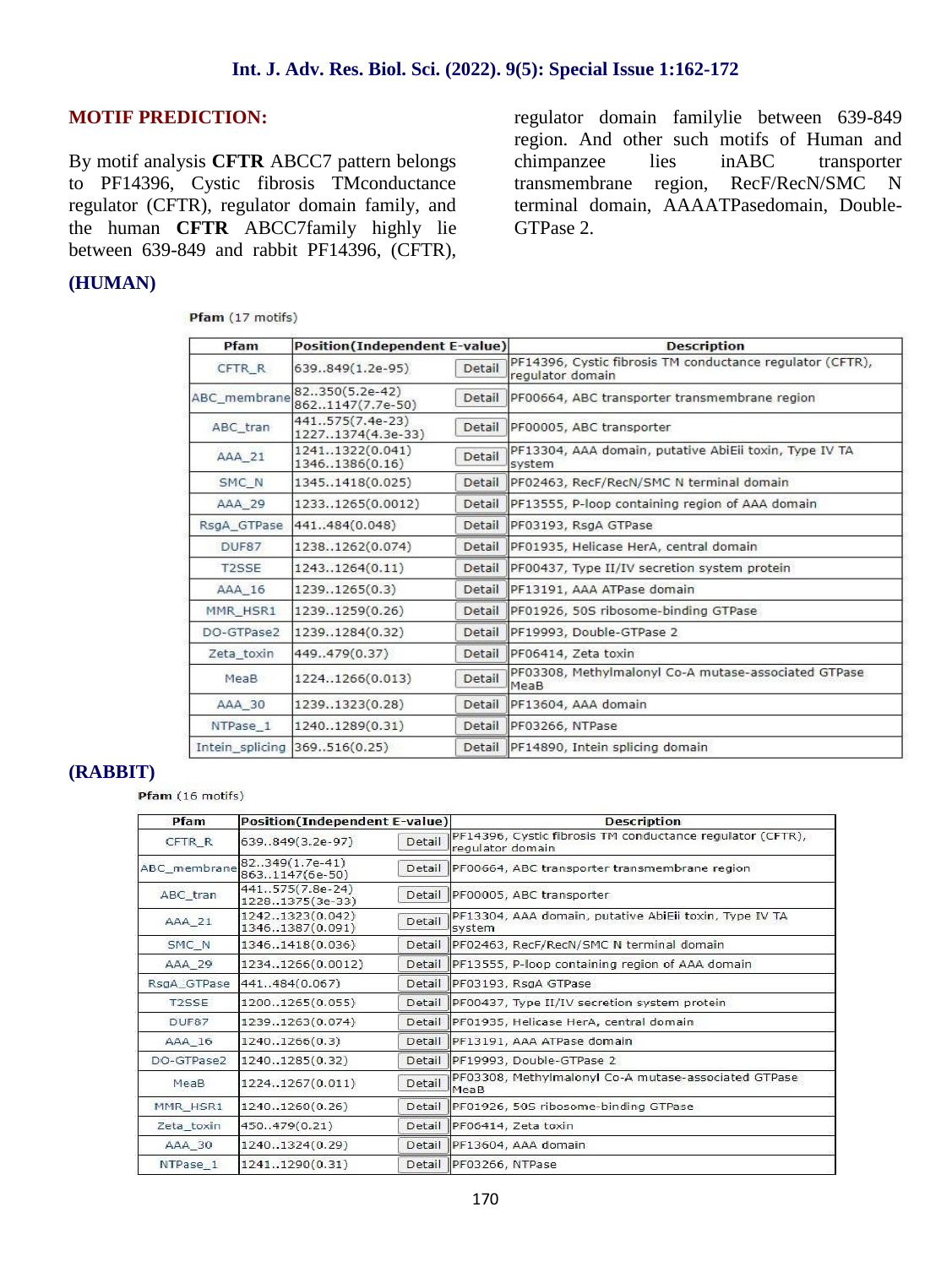# **Results**

According to the predictions, the structural evaluation of homologous human andrabbit genes is closely similar as by structure, sequence and<br>matif and information 5. motif prediction. Thestructural information predicted from the tools gives rise to the assumption that theprotein can be truly activated by the drug because the high percentage of amino<br>
said expressition is Lausing with poutral 6. acid composition is Leucine with neutral, hydrophobic and nonpolar properties and also the alpha helix percentage is higher than the random coil. By resulting this it allows<br>scientists to design  $\frac{1}{2}$ mice to test a hypothesis or to generate rabbit models of human disease by using techniques such as homologous recombination, CRISPR/Cas9 and random transgenesis, etc.

# **Conclusion**

Although I conclude that the above findings mean that the structural evaluation of homologous genes of different species is largely identical. Someone may further analyse the functional relationship between them in order to research the structural and functional analysis of CFTRABCC7 gene from homo sapien and rabbit.

# **References**

- 1. Heidi A. Ernst, et al, (2018), A comparative structural analysis of the surface properties of ascolaccases.AnneScott,(2013),cysticfibrosis8 4(5):493-513
- 2. BlankaKlimova,etal,(2017),CysticFibrosis Revisited-aReviewStudy,13(2):102-109.
- 3. Welsh, M.; Ramsey, B.W.; Accurso, F.J.; Cutting, G.R. Cystic fibrosis. In The Metabolic and Molecular Basis of Inherited Disease, 8th ed.; Scriver, C.R., Beaudet, A.L., Sly, W.S., Valle, D., Childs, B., Vogelstein, B., Eds.; McGraw Hill: New York, NY, USA, 2001; pp. 5121–5188.
- 4. Dodge, J.A.; Lewis, P.A. Cystic fibrosis is no longer an important cause of childhood death in the UK. Arch. Dis. Child. 2005, 90, 547.
- 5. Corriveau, S.; Sykes, J.; Stephenson, A.L. Cystic fibrosis survival: The changing epidemiology. Curr. Opin. Pulm. Med. 2018, 24, 574–578.
- 6. Dodge JA, Lewis PA, Stanton M, Wilsher J. Cystic fibrosis mortality and survival in the UK: 1947-2003. *Eur Respir J* 2007;29:522-6.
- 7. Rosenstein BJ, Cutting GR, for the Cystic Fibrosis Foundation Consensus Panel. The diagnosis of cystic fibrosis: a consensus statement. *J Pediatr* 1998;132:589-95.
- 8. Middleton PG, Geddes DM, Alton EWFW. Protocols for in vivo measurement of the ion transport defects in cystic fibrosis nasal epithelium. *Eur Respir J* 1994;7:2050-6.
- 9. Yung MW, Gould J, Upton GJ. Nasal polyposis in children with cystic fibrosis: a long-term follow-up study. *Ann Otol Rhinol Laryngol* 2002;111:1081-6.
- 10. Deterding R, Retsch-Bogart G, Milgram L, Gibson R, Daines C, Zeitlin PL, et al. Safety and tolerability of denufosol tetrasodium inhalation solution, a novel P2Y2 receptor agonist: results of a phase 1/phase 2 multicenter study in mild to moderate cystic fibrosis. *Pediatr Pulmonol* 2005;39:339-48.
- 11. Daviskas E, Anderson SD. Hyperosmolar agents and clearance of mucus in the diseased airway. *J Aerosol Med* 2006;19:100-9.
- 12. Davies JC, Alton EW. Airway gene therapy. *Adv Genet* 2005;54:291-314.
- Yung MW, Gould J, Upton GJ. Nasal polyposis in children with cystic fibrosis: a long-term follow-up study. *Ann Otol Rhinol Laryngol* 2002;111:1081-6.